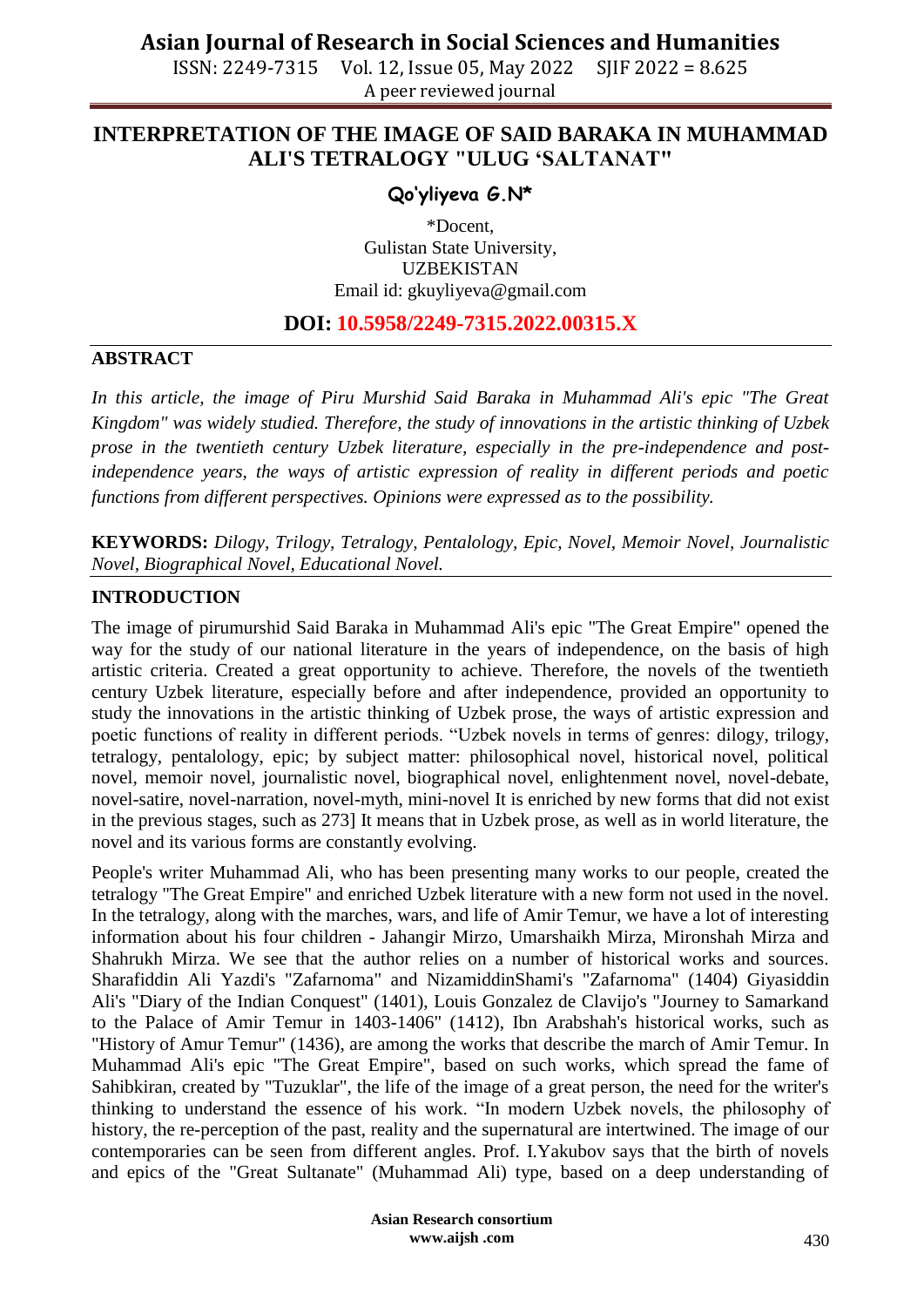# **Asian Journal of Research in Social Sciences and Humanities**

ISSN: 2249-7315 Vol. 12, Issue 05, May 2022 SJIF 2022 = 8.625 A peer reviewed journal

history, is the result of the need for national thinking. [1. 28-b.]

Writer Muhammad Ali's answers to reporters' questions about the history of the writing process can be seen in the fact that the epic "The Great Empire" took twenty years to work on. After reading a lot, I realized that there are six authoritative historical sources about Amir Temur and his time. The real history of Amir Temur is embodied in these sources. I worked on the basis of these sources. No matter what other sources, no matter where they are written, no matter what language they are written in, no matter what country they are published in, these books have been borrowed in one way or another,"said Muhammad Ali. [2. 5-b.]

From this information it is clear that the children and their families, the events of political life, the great historical figure that unites them in one central axis - the image of Amur Temur and the life of his children, to create a large epic of four books. It appears that z did not appear spontaneously. One of the great figures in the Great Empire, the historical figure Said Baraka, is mentioned in Nizamiddin Shami's Zafarnoma for the ninth time.

"Hindushah and Khalil, the forerunners of Amir Hussein's army, saw their blackness in the distance and began to flee without stopping. Amir Sahibkiran followed them. In this case, Allahuta'âlâ came to him with the honor of Sayyid Baraka, the great Amir and Sayyid from the community of the honorable Sayyids of Makkah. He presented Amir Temur with a large drum and a lion. Amir Sahibkiran considered it a blessed fortune and went straight to Chaghan. [P. 3.79]

This little piece of information in the play is polished by the author's artistic thinking and creates a unique image in the eyes of the reader. Also, the unique national and spiritual world of the protagonists, their activities in the system of events and the artistic solution of their destiny are consistently compared in terms of historical data, and most importantly, can convince the reader that events are reflected in history in the same way: " Temurbek slowly got off the bed and, as usual, trying not to show his lameness, walked slowly, one by one, towards the prospect of a stranger holding a drum and a blue flag. It's a prophecy of the unseen, a sign of the unseen. " [4. P. 57] The artistic interpretation of history depends on each writer's own worldview. The writer skillfully used the above passage in N.Shomiy's work "Zafarnoma" as a powerful tool to influence the psyche of Sahibkiran, who was about to march. It is safe to say that this meeting gave a special strength to the spirit of the warrior, was a divine help and accompanied him throughout his military career:"Master!" Mir Sayyid Baraka addressed again.

"With God's help, I made a decision." I want to be not only Mr. Piu Murshid, but also a true friend and brother! Accept your fireplace as a lifelong friend! Alhamdulillahirabbilolamin! [4. 61-b.]

Describing Mir Said Baraka and Amur Temur in the play, he described the sincere relationship between them, the "delicate veil of mutual respect" between them, and the fact that "no one went beyond it." It is necessary to keep the same balance and give some advice and counsel to the "only murid, lover, friend and brother" SahibkiranTemur, who is coming to the throne of Turan. He felt that he was directly responsible for it: … Thoughts and remembrances are aimed at eradicating evil, mischief, corruption, and oppression. … May Allah bestow His gift of power and justice, and may He never forget His power and justice! " speaks in the style of. [4. P. 183] Amir Temur and the whole state will be able to listen to this advice. In any case, the emir's departure will help him to be an honest and caring person in running a new state. Indeed, from the very first days of his rule, Sahibkiran raised the banner of justice: "In one of the battles, Temurbek decided to take the city of Karshi. … Coincidentally, these days the Karshi caravanserai was inhabited by traders who traveled from Kashgar to Baghdad. Temurbek's men, not taking a good look at them, thought they were the enemy and began to fight. When Temurbek found out that the loot belonged to the merchants, he insulted the emirs and ordered them to return all the items to their owners immediately. However, the traders were afraid and had already left Karshi. Temurbek's people

> **Asian Research consortium www.aijsh .com**